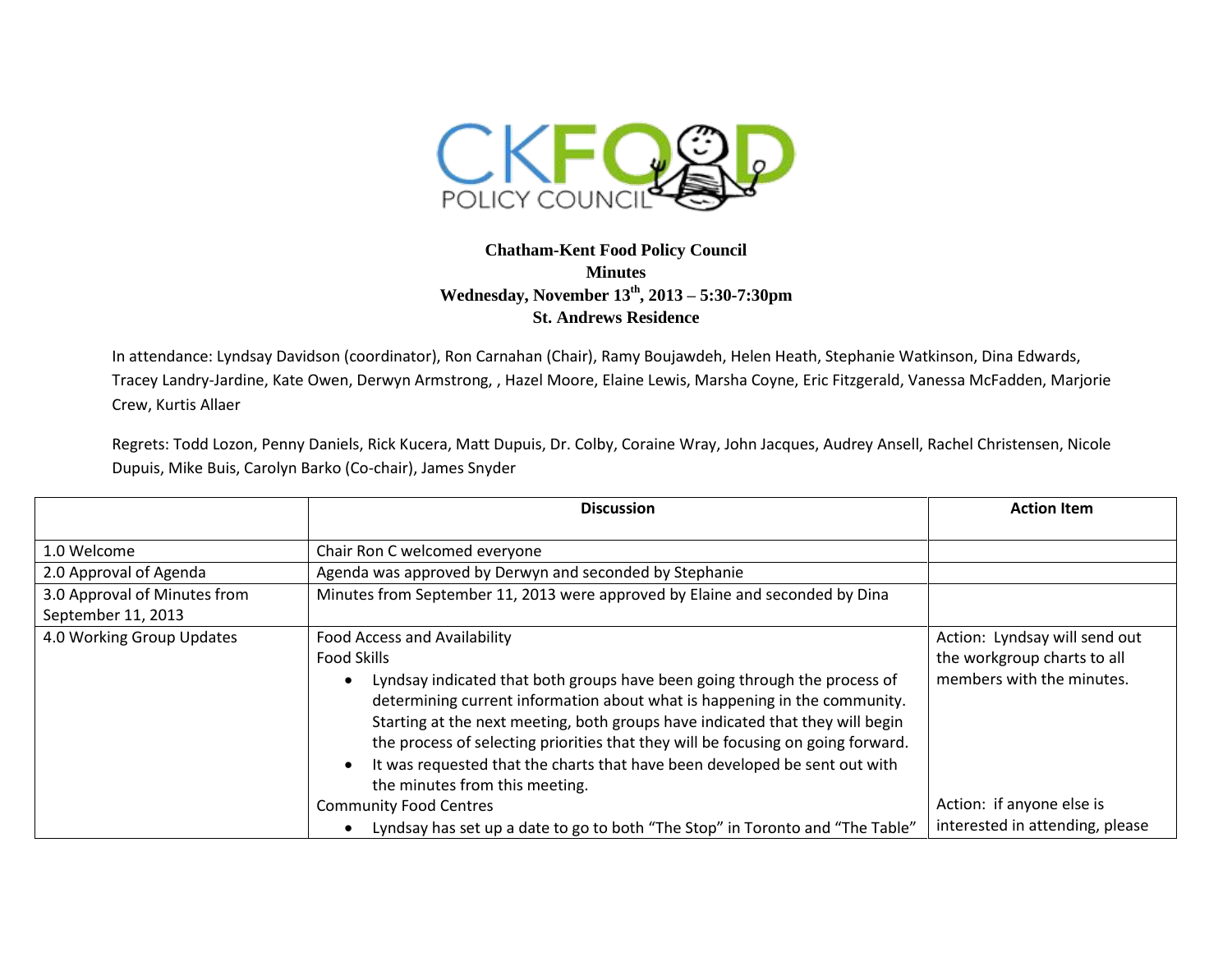|                        | in Stratford for Monday December $2^{nd}$ . There is still room for one more                                                                                                                                                                                                                                                                                                                                                                                                                                                                                                                                                                                                                                                                                                                                                                                                                                                                                                                                                                                                                                                                | let Lyndsay know.                                                                                                              |
|------------------------|---------------------------------------------------------------------------------------------------------------------------------------------------------------------------------------------------------------------------------------------------------------------------------------------------------------------------------------------------------------------------------------------------------------------------------------------------------------------------------------------------------------------------------------------------------------------------------------------------------------------------------------------------------------------------------------------------------------------------------------------------------------------------------------------------------------------------------------------------------------------------------------------------------------------------------------------------------------------------------------------------------------------------------------------------------------------------------------------------------------------------------------------|--------------------------------------------------------------------------------------------------------------------------------|
|                        | person if there interest. Currently Ron, Lyndsay, Kate, Derwyn and Elaine are                                                                                                                                                                                                                                                                                                                                                                                                                                                                                                                                                                                                                                                                                                                                                                                                                                                                                                                                                                                                                                                               |                                                                                                                                |
|                        | confirmed.                                                                                                                                                                                                                                                                                                                                                                                                                                                                                                                                                                                                                                                                                                                                                                                                                                                                                                                                                                                                                                                                                                                                  |                                                                                                                                |
| 5.0 Old Business       |                                                                                                                                                                                                                                                                                                                                                                                                                                                                                                                                                                                                                                                                                                                                                                                                                                                                                                                                                                                                                                                                                                                                             |                                                                                                                                |
| 5.1 CK Branding        | Now that the CK Agri-Development Committee website has been launched, there will<br>be increased momentum on getting this completed. The logo has been designed but<br>the group will need to determine the plan for launching, developing the use policy and<br>encouraging people to use it. Currently the group is made up of members from<br>CKADC with support from Lyndsay. It would be nice if there was representation from<br>the CKFPC to ensure that it is a joint project. Please let Lyndsay know if you are<br>interested. This would be a short term project.                                                                                                                                                                                                                                                                                                                                                                                                                                                                                                                                                                | Action: please let Lyndsay know<br>if you are interested in helping<br>with the CK branding Committee<br>(short term project). |
| 5.2 Website launch     | Media release has gone out, presentation was made to the CKPHU Board of Health,<br>bookmarks are being distributed to the school boards and placemats will be<br>distributed to any local restaurant that is interested.                                                                                                                                                                                                                                                                                                                                                                                                                                                                                                                                                                                                                                                                                                                                                                                                                                                                                                                    |                                                                                                                                |
| 5.3 update on training | Training is being offered again (same as what was done in June) in Toronto, on January<br>$29th$ from 10-4. We have secured 15 spots with only 6 people confirmed. If you are<br>interested in attending, please let Lyndsay know.                                                                                                                                                                                                                                                                                                                                                                                                                                                                                                                                                                                                                                                                                                                                                                                                                                                                                                          | Action: Let Lyndsay know if you<br>are interested in attending the<br>training in January.                                     |
| 6.0 New Business       |                                                                                                                                                                                                                                                                                                                                                                                                                                                                                                                                                                                                                                                                                                                                                                                                                                                                                                                                                                                                                                                                                                                                             |                                                                                                                                |
| 6.1 Farm to School     | A new program that is being started in CK through a partnership between the CKPHU,<br>the CK Student Nutrition Program and VON in Windsor. In December a request will go<br>out for farmers to provide information on local produce (only fruits and vegetables<br>will be used at this time) that they would be able to purchase directly. A pilot program<br>will be offered to 10 schools this spring for approximately 10 weeks.<br>Stephanie asked if there would be any opportunities for students to participate in the<br>program to learn food prep - Lyndsay/Elaine indicated that this is something that<br>would be included, if not immediately than once the pilot has been completed.<br>Elaine mentioned the Big Crunch program and how it has worked with the support of<br>Prodenchucks in the past.<br>Helen mentioned the "Growing Chef's" program and asked if they have been involved.<br>Lyndsay indicated that they are not involved with this program yet, however they have<br>had discussions about other opportunities.<br>Suggested to connect with CKAD Committee to assist with this (they are already being | Action: Lyndsay and Elaine to<br>connect with Paul Spence to see<br>if Growing Chefs can have any<br>involvement.              |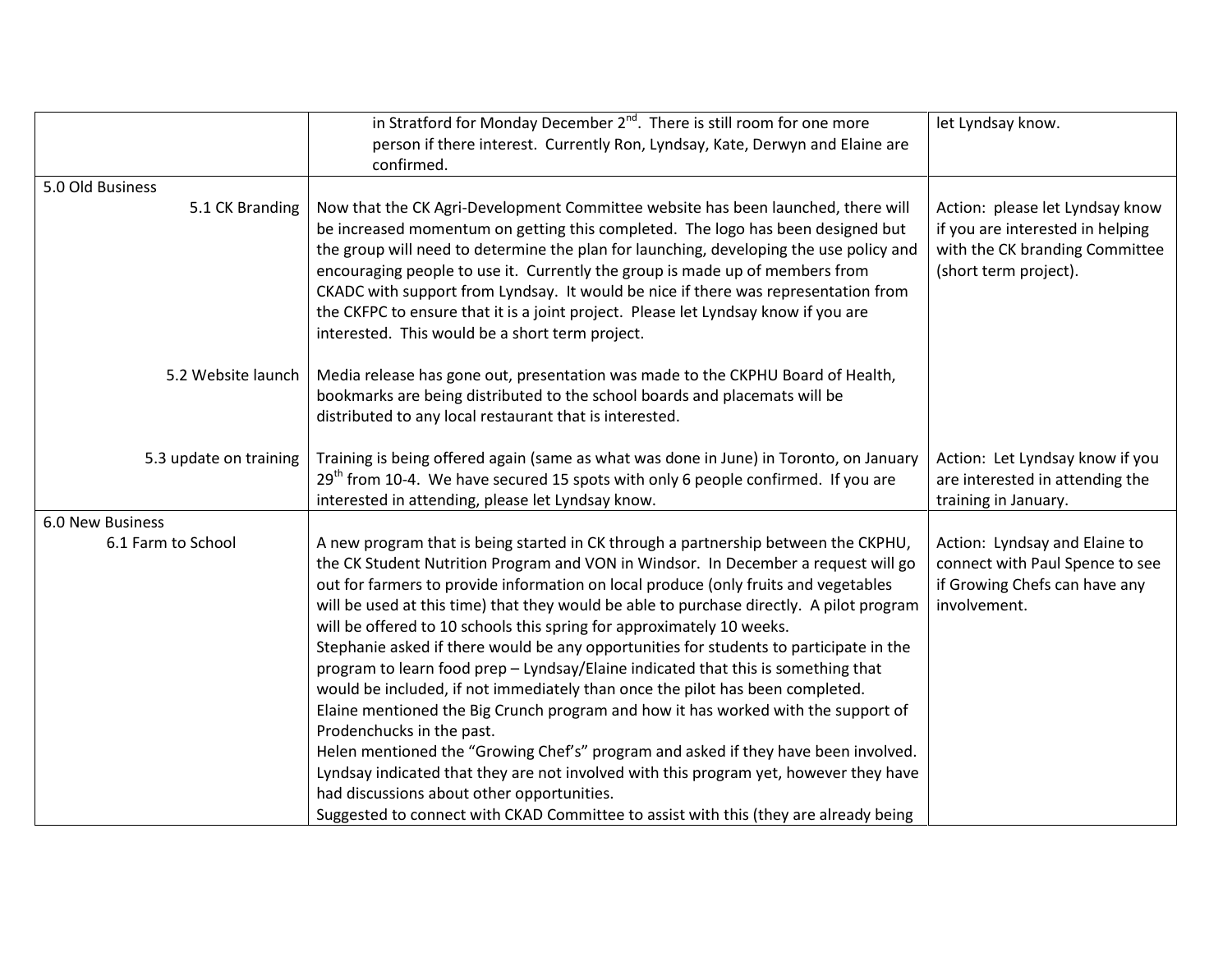|                                  | involved), as well as Kim Cooper, also connect with organizations such as the Ontario   |                                   |
|----------------------------------|-----------------------------------------------------------------------------------------|-----------------------------------|
|                                  | Fruit and Vegetable Growers Association.                                                |                                   |
|                                  | Discussion about opportunities to create awareness about farming in the classrooms -    |                                   |
|                                  | Ag in the Classroom was discussed (a grade 3 program offered to schools through         |                                   |
|                                  | University of Guelph-Ridgetown Campus), potentially linking gardens into the            |                                   |
|                                  | classrooms (there are currently 5 schools with gardens and plans are in place to        |                                   |
|                                  | expand again next year), suggestion to have farmers come into the classrooms (can       |                                   |
|                                  | investigate how this would fit into curriculum - however the Ag Videos that are in      |                                   |
|                                  | production may assist with this)                                                        |                                   |
| 6.2 Local Food Act               |                                                                                         |                                   |
|                                  | Lyndsay shared information on the newly released Local Food Act and what this will      | Action: Lyndsay to attach the     |
|                                  | mean for everyone. One of the biggest highlights is the inclusion of the tax credit for | BOH report on the local food act. |
|                                  | farmers who donate to registered charities. A report (see attached) will go to the      |                                   |
|                                  | Board of Health at their next meeting. Please connect with Lyndsay if you have any      |                                   |
|                                  | questions. Lyndsay and Ron will be attending a community consultation regarding the     |                                   |
|                                  | local food act. If anyone would like to provide additional feedback, please connect     |                                   |
|                                  | with them.                                                                              |                                   |
| 6.3 Ontario Food and Nutrition   |                                                                                         |                                   |
| Strategy - consultation          | The Ontario Food and Nutrition Strategy is again open for consultations. Lyndsay will   | Action: Lyndsay will share the    |
|                                  | share the link and feel free to share with others. Lyndsay has been involved in this so | link to the strategy. Please      |
|                                  | if you have any feedback she will ensure that it is brought forward. Consultation ends  | provide any feedback to her.      |
|                                  | the last week of November. http://sustainontario.com/initiatives/ontario-food-and-      |                                   |
|                                  | nutrition-strategy                                                                      |                                   |
|                                  | Suggestion was made to have copied in the libraries - Lyndsay will follow-up with this. |                                   |
| 7.0 Update/sharing on happenings | Lyndsay - the Healthy Kids Panel Report has led to some new projects happening.         |                                   |
| in CK                            | Currently there is work being done on Menu Labelling and Marketing to Children. The     |                                   |
|                                  | Provincial Government is holding consultations around these two areas with more         |                                   |
|                                  | work to be done. At this point they are indicating that they will be moving forward     |                                   |
|                                  |                                                                                         |                                   |
|                                  | with Menu Labelling being required in all chain restaurants (additional decisions to be |                                   |
|                                  | made regarding full details) on menu boards or menus and they are looking into Menu     |                                   |
|                                  | Labelling to Children and what that may look like.                                      |                                   |
|                                  | There is a new Depo drop-off for any extra fruits/veg from local farmers. It will now   |                                   |
|                                  | be at Loads of Love (previously was at the CAW hall).                                   |                                   |
|                                  |                                                                                         |                                   |